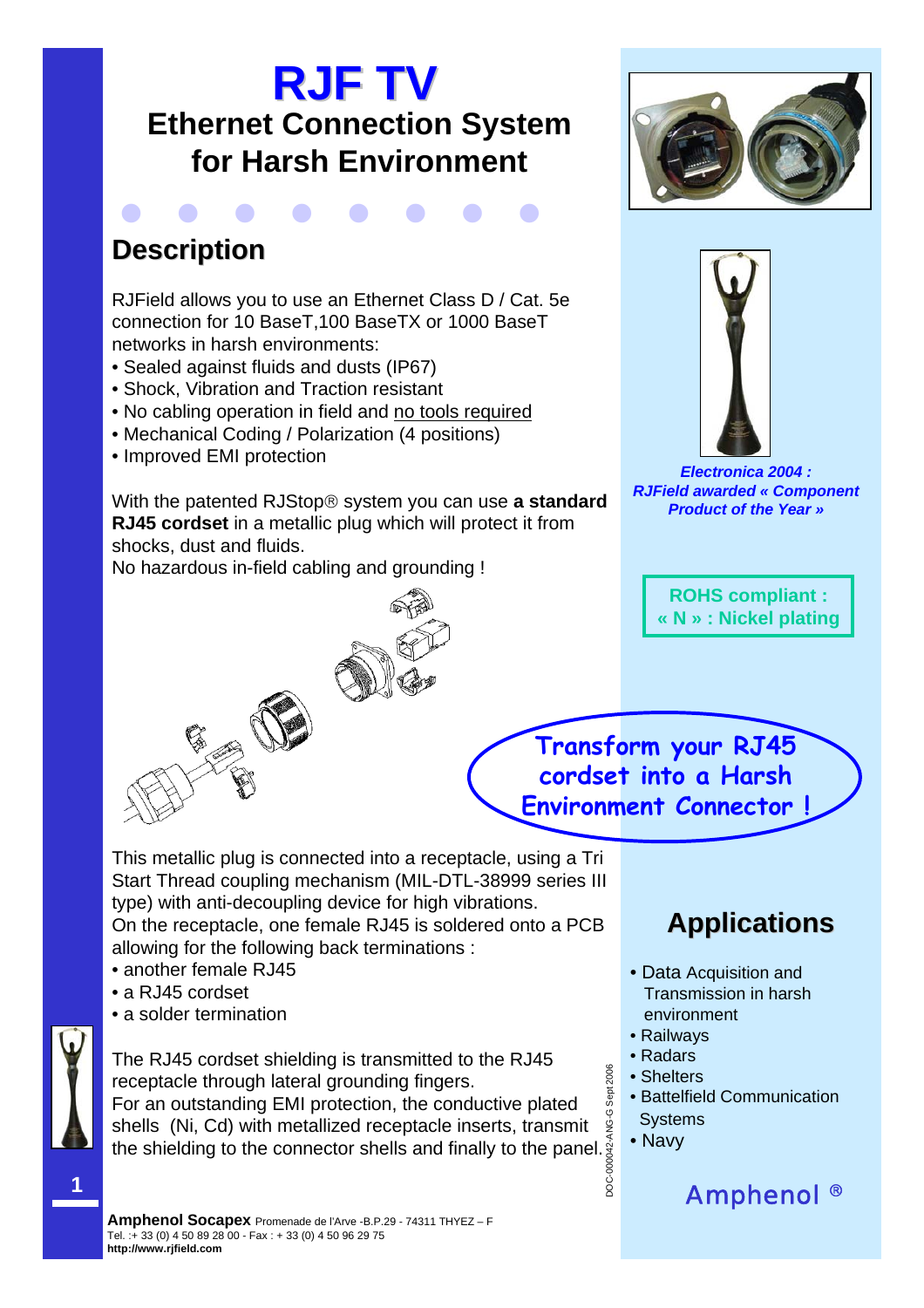# **Main Characteristics Characteristics Environmental Protection**

### **Data Transmission**

•10 BaseT, 100 BaseTX and 1000 BaseT networks

Cat 5e per TIA/EIA 568B and ClassD per ISO/IEC 11801

#### **Mechanical**

• Tri Start Thread coupling mechanism (MIL-DTL-38999 series III type) with anti-decoupling device

•4 mechanical Coding / Polarization possibilities by the user (insert rotation)

- RJ45 cordset retention in the plug : 100 N in the axis
- Mating cycles : 500 min

- Sealing : IP67
- Salt Spray : 48 h with Nickel plating
	- > 500 h with Olive Drab Cadmium
- Fire Retardant / Low Smoke : UL94 V0 and NF F 16 101 & 16 102
- Vibrations :  $10 500$  Hz,  $10$  g,  $3$  axes : no discontinuity >  $10$  nano s.
- Compounded versions tested per NAS 1599 (5-3000 Hz, 20g, 12h)
- Shocks : IK06 : weight of 250 g drop from 40 cm [15.75 in] onto connectors (mated pair)
- Humidity : 21 days, 43°C, 98% humidity
- Thermal Shock : 5 cycles at 40°C / +100°C
- Temperature Range : 40°C / +85°C

## *Universal : Can be used with all standard \* RJ45 Cat.5e cordset brands*



## *Easy and Safe : No field cabling tools required*



**\*** The RJStop® system allows the use of standard RJ45 cordsets regardless their Brand. However, Amphenol Socapex can provide Cat5-5e cordsets with reinforced jacket to be used in harsh environments (shocks, oils, fuel,…). Please consult factory.



**2**

**Amphenol Socapex** Promenade de l'Arve -B.P.29 - 74311 THYEZ – F **Amphenol 8** Tel. :+ 33 (0) 4 50 89 28 00 - Fax : + 33 (0) 4 50 96 29 75 **http://www.rjfield.com**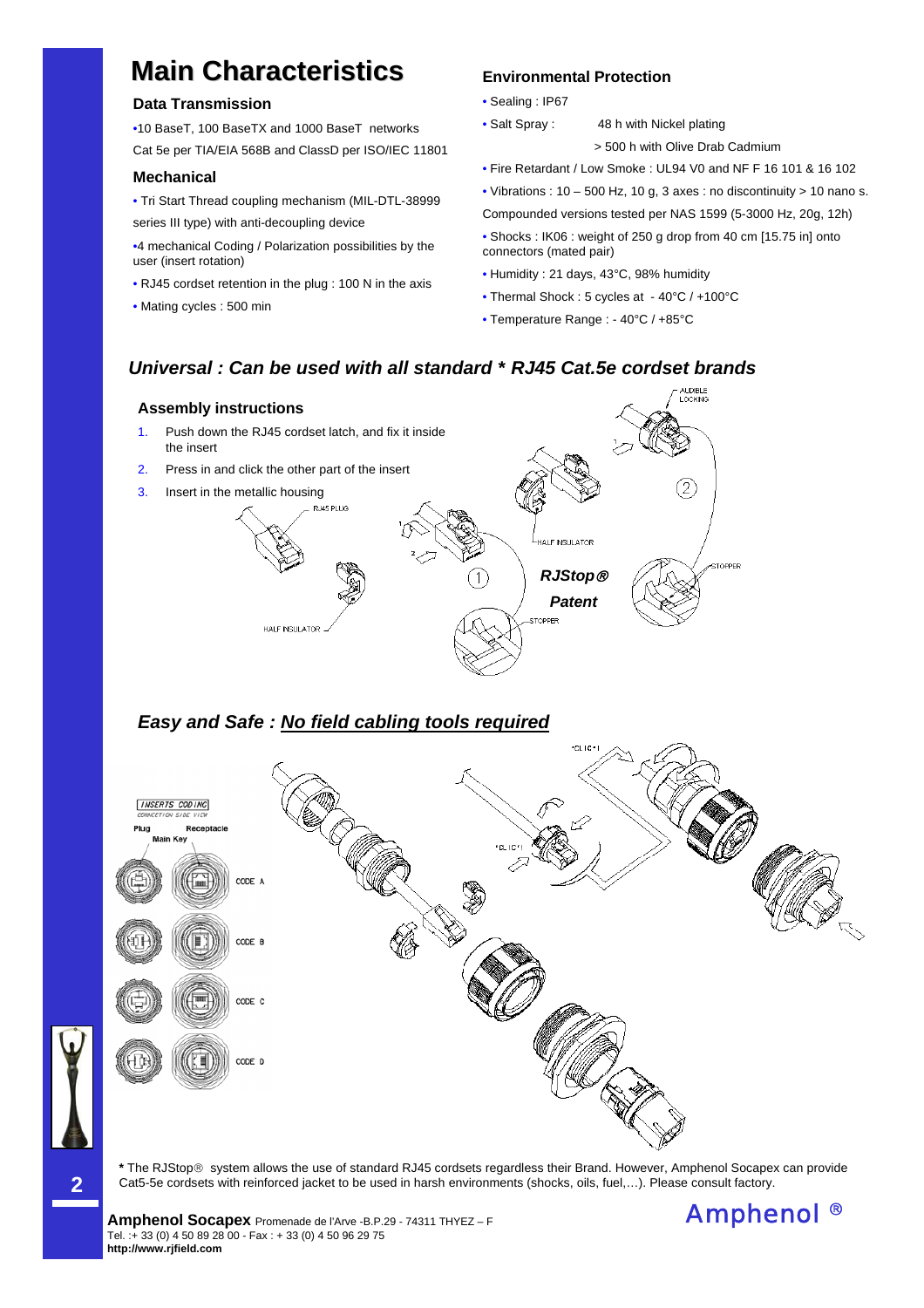

**Type 1 : Female RJ45 Type 2 : RJ45 Cordset Type 2 - 00 : Solder – 8 tined holes**

**Notes :** - Type 2 without RJ45 plug at the end of the cable are also available : consult factory

**3**